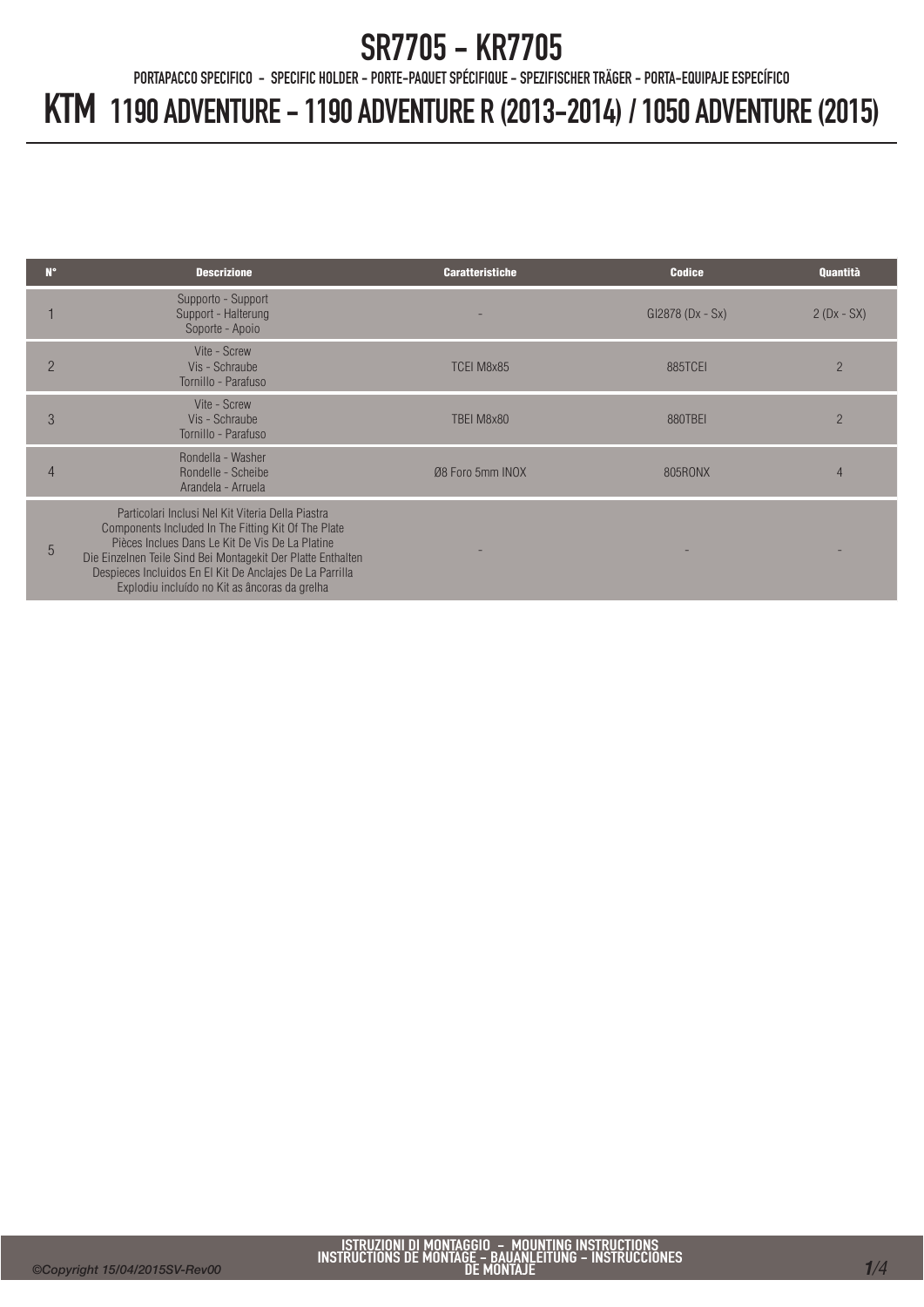PORTAPACCO SPECIFICO - SPECIFIC HOLDER - PORTE-PAQUET SPÉCIFIQUE - SPEZIFISCHER TRÄGER - PORTA-EQUIPAJE ESPECÍFICO

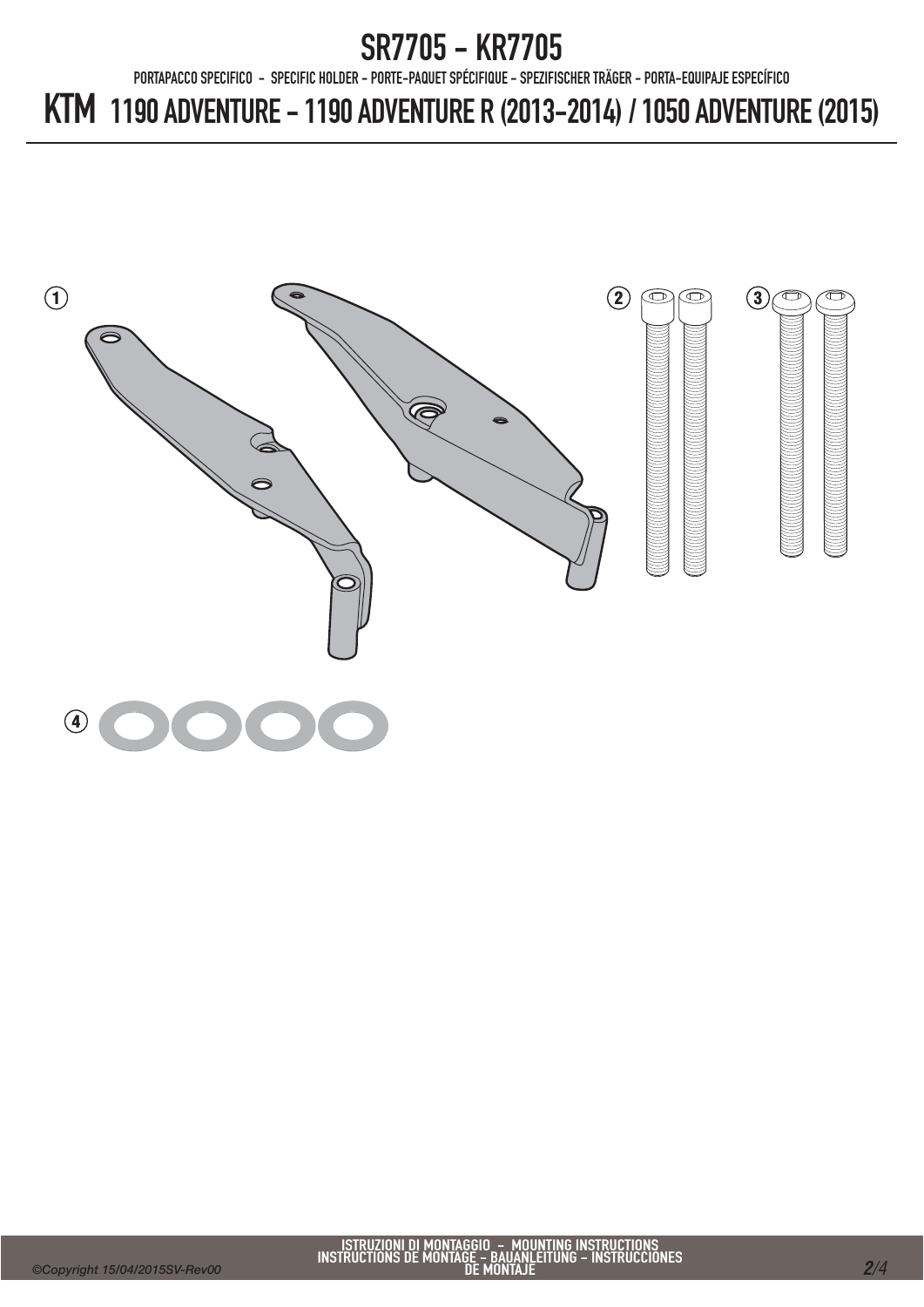PORTAPACCO SPECIFICO - SPECIFIC HOLDER - PORTE-PAQUET SPÉCIFIQUE - SPEZIFISCHER TRÄGER - PORTA-EQUIPAJE ESPECÍFICO